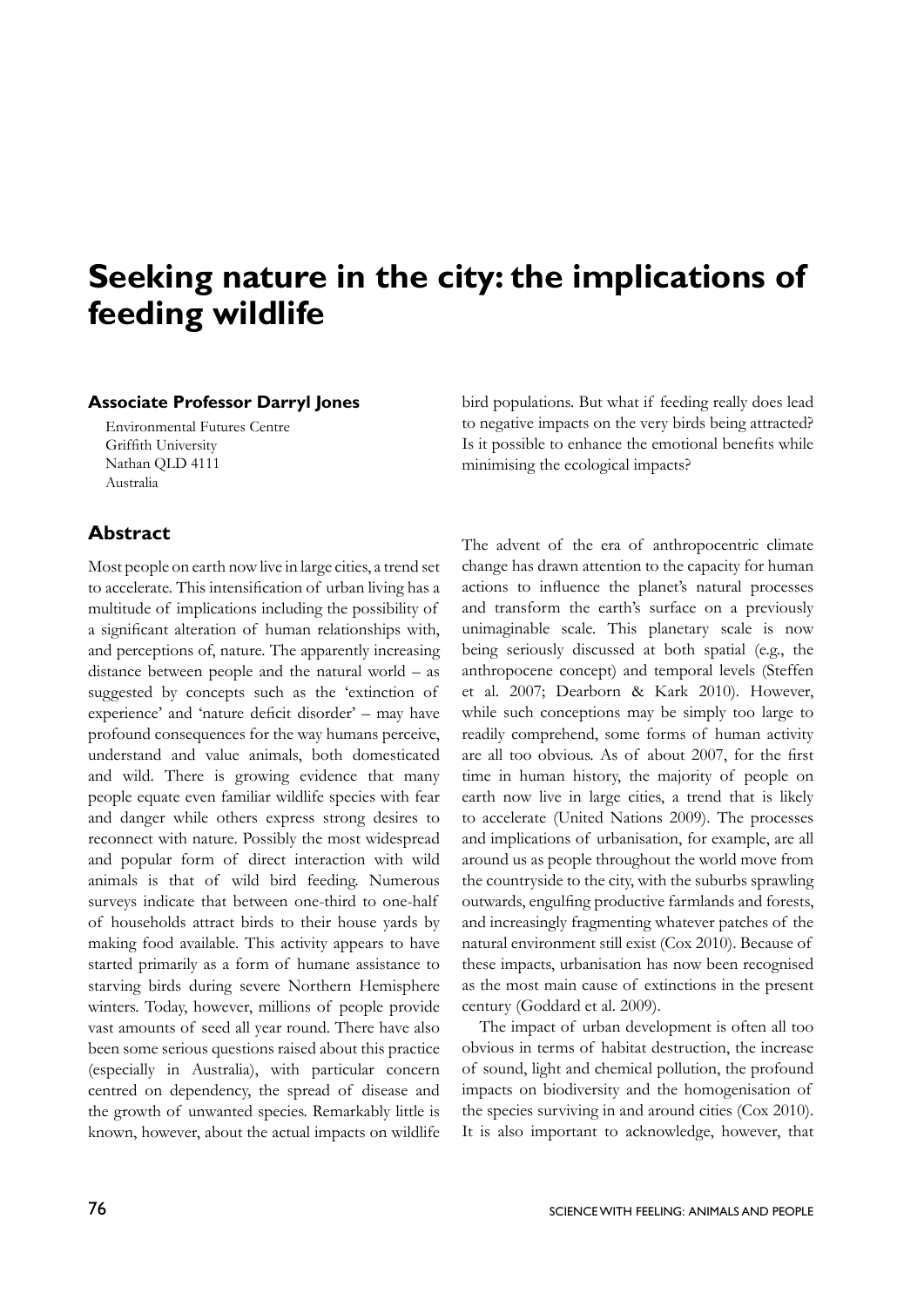having a large proportion of the population situated closer together in the city can have a wide range of environmental benefits: for example, there may be shorter distances to travel for work, education and recreation; public transport should mean less reliance on private cars; and a range of efficiencies associated with increased connectivity may accrue to the human residents (Owen 2009; Sanderson & Huron 2011). Of course, such benefits require careful planning, something far from evident in many of the new mega-cities. Moreover, because the changes to an area associated with urbanisation are typically rapid and comprehensive, the impact on biodiversity is almost always catastrophic: the majority of the original species will not survive (Chace & Walsh 2006).

Nonetheless, although the landscape is dramatically transformed from its original state to one dominated by the presence of people and their structures, 'nature' cannot be entirely excluded from the new anthropocentric environment. For example, a variety of animal and plant species have proven to be capable of thriving in the urban landscape. Species such as black rats, feral pigeons, house sparrows and numerous plants have successfully accompanied people as they have spread around the globe (Blair & Johnson 2008). A much smaller suite of native species have been able to successfully exploit the resources and opportunities provided by the urban environment: in Australia, these include magpies, noisy mynahs and common brushtail possums (Jones 2002); in New Zealand, silvereyes (wax eyes), grey ducks and tui are now typical of many urban parklands (van Heezik et al. 2008).

For people living in cities, the perception of 'nature' and 'natural' will be the product of a wide variety of influences, though the most salient appears to relate closely to the landscape in which we grew up (Goddard et al. 2009). Even in Australia and New Zealand, the landscape in which most people now live is almost certainly degraded or simplified in terms of the diversity of biodiversity present even a few decades previously (Miller & Hobbs 2002). While this may be regarded as virtually inevitable, some environmental psychologists are now becoming concerned about the implication for human perceptions, the most widely discussed being called 'environmental generational amnesia' (Kahn 2002). This concept proposes that the environment which people experience as children becomes the baseline against which future experiences are compared. Thus, environmental expectations are continually being lowered; we lament only the conditions we apparently remember as children and not what may have been lost over a longer time frame and more objective perspective.

An alternative response, though not necessarily mutually exclusive, to the appreciation that the natural environment is undergoing continuous degradation may be a heightened appreciation of 'nature'. There is considerable evidence in support of positive responses to nature in a wide variety of forms (Dearborn & Kark 2010). For example, exposure to nature in the form of pets, green space and even views of wooded parklands has been shown to accelerate recovery from stress and injury (Miller 2005). Moreover, there is recent support that such responses require 'real' nature rather than digital representations: people reported far more positive reactions to an actual view than a high-definition screen of the same thing (Khan et al. 2009).

For people living in expanding urban centres, the opportunities to interact with and even simply observe nature becomes limited and constrained, a phenomenon termed 'the extinction of experience' (Pyle 1978). This reduction in contact and familiarity with living components of the non-human world threatens to reverse the positive influences of generations of close, daily contact with nature, replacing experience with perceptions based on virtual representations and expectations. For increasing numbers of people, 'nature' becomes something only accessible through the filters of parents, peers and the media; there is virtually no personal interaction involved. Miller (2005) and many others worry that such perceptions are unlikely to lead to positive environmental attitudes: "If people no longer value nature or see it as relevant to their lives, will they be willing to invest in its protection?" (Miller 2005).

One of the most familiar examples of close contact with nature is that of wildlife feeding, especially among people living in cities (Jones & Reynolds 2008). While bird watching is often cited as the most widespread form of nature-based activity (Green & Jones 2010), recent surveys suggest that the practice of wild bird feeding may be even more popular (Jones 2011).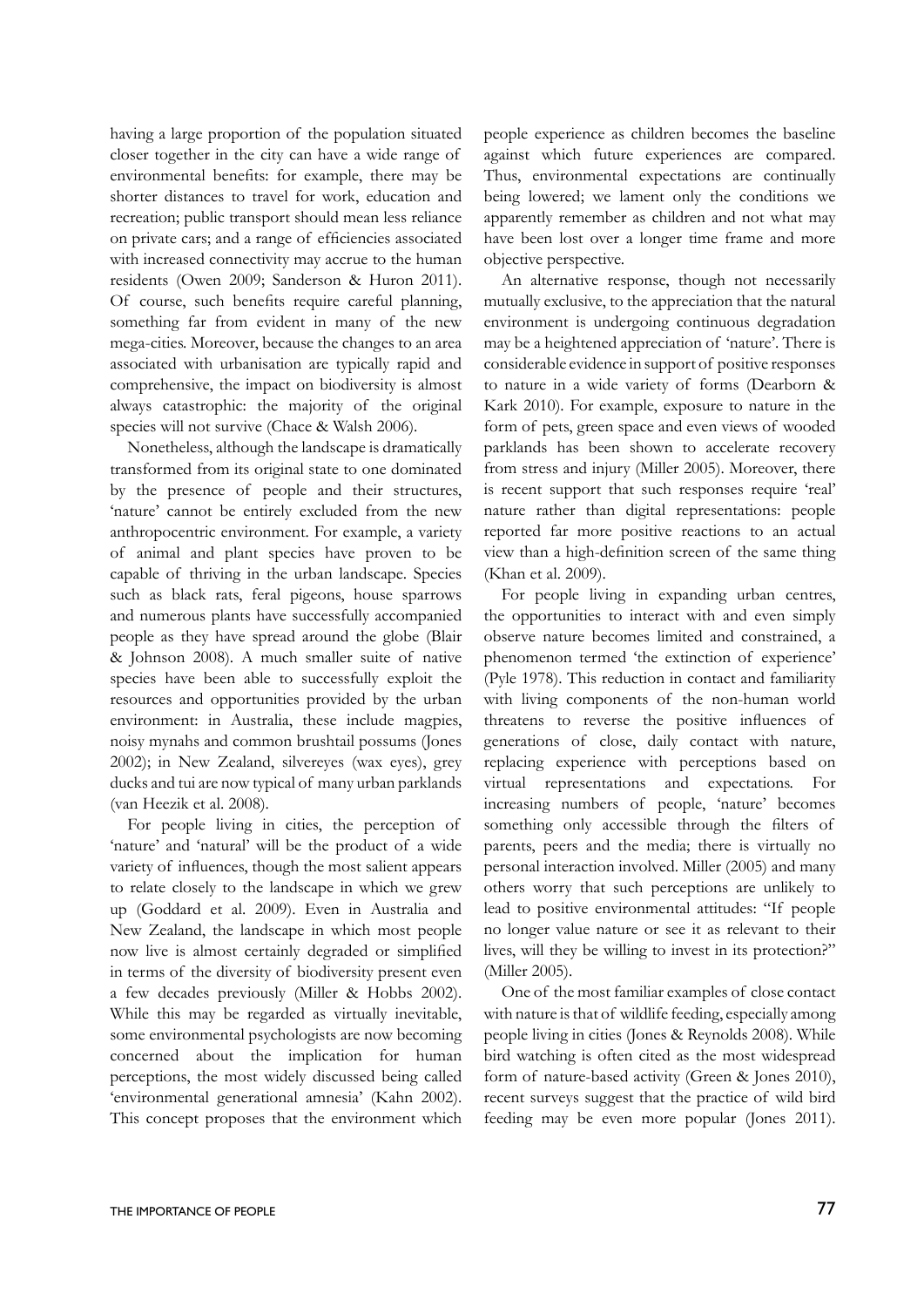Certainly, the global scale of the bird feeding industry – annually worth \$US 4.5 billion in North America and around  $\angle$  250 million in Britain – indicates the active engagement by very large numbers of people.

The practice of bird feeding is strongly promoted and encouraged by most bird and conservation organisations in the Northern Hemisphere (Jones & Reynolds 2008). There is the explicit message behind the frequent statements along the lines of: "If you care about birds, you will feed them" (see e.g., Toms 2003). This sentiment alludes to the strong element of concern for the welfare of the animals, one of the key components of the motivation behind the impulse to feed. Most authorities agree that the modern massive feeding industry had its origins in a series of successively harsh Northern Hemisphere winters during the early 1900s when residents of large cities such as London and New York witnessed the deaths of large numbers of starving birds in their streets, parks and balconies (Weidensaul 2007; Birkhead 2008). The humane response led to the widespread distribution of recipes for "suet puddings" and seed balls which could be made at home and hung in the house yard (Toms 2003). The rapid growth in this activity and the demand for suitable ingredients and products perhaps inevitably led to commercial interest – thus was a new industry born (Anon. 2003).

While the humane response to the perceived plight of suffering individuals remains a key motivation for the practice, the shape of the contemporary scene is far more complex, with wider conservation and environmental themes being evident (Howard & Jones 2004). Nonetheless, many feeders also express concern about the potential negative impact of their activities on the birds they seek to assist (Howard 2006). Indeed, these concerns are especially pronounced in Australia where, almost alone among Western nations, the practice of wild bird feeding is unofficially but robustly opposed by government agencies and bird and conservation groups (Rollinson et al. 2003, Jones & Howard 2006). Despite this clear and widespread discouragement, Australian households continue to provide food for wild birds in rates almost identical to those of the UK and the US (Jones & Reynolds 2008; Jones 2011).

The strong clash of sentiments concerning the practice in Australia has forced a debate on the issues and an acknowledgment of the existence of opposing

views. Interestingly, when asked to articulate the key concerns associated with feeding, both proponents and those opposed to the practice list almost identical issues (Rollinson et al. 2003; Howard & Jones 2004). These include whether human-provided foods supply adequate nutrition, the potential for the spread of disease, the proliferation of already abundant species, and increased aggression among birds competing for the foods (Howard 2006). The most serious concern of both groups was, however, the possibility of animals becoming dependent upon anthropogenic foods (Jones 2011). While recent experimental studies (O'Leary & Jones 2006) and reviews (Jones & Reynolds 2008; Jones 2011) have concluded that there is almost no evidence for birds becoming significantly reliant of supplementary foods, these workers make it clear that we know remarkably little with certainly about most of the key issues associated with the practice (Chapman & Jones 2009).

The rapidly changing nature of human relationships with nature, especially wildlife, is becoming a key concern for many workers engaged in the promotion of biodiversity conservation (Miller 2005). While the biophysical and ecological impacts of urbanisation are increasingly appreciated and understood and there are many approaches to addressing the challenges, the impacts and implications for human perceptions are only just being considered (Goddard et al. 2009). Although the importance of such impacts has often been neglected and even trivialised, recent interest in the 'human dimension' of wildlife conservation and management has demonstrated the centrality of perceptions, beliefs and attitudes in developing successful policies and action plans (Khan et al. 2009).

## **References**

- Anon. 2004: How summer feeding is boosting wild bird sales. *Pet Products Marketing 2003*: 13.
- Blair, R. B.; Johnson, E. M. 2008: Suburban habitats and their role for birds in the urban-rural habitat network: points of local invasion and extinction? *Landscape Ecology 23*: 1157-1169.
- Birkhead, T. R. 2008: The Wisdom of Birds. Bloomsbury, London.
- Chapman, R.; Jones, D. N. 2009: Just feeding the ducks: Quantifying a common wildlife-human interaction. *Sunbird 39*: 19-28.